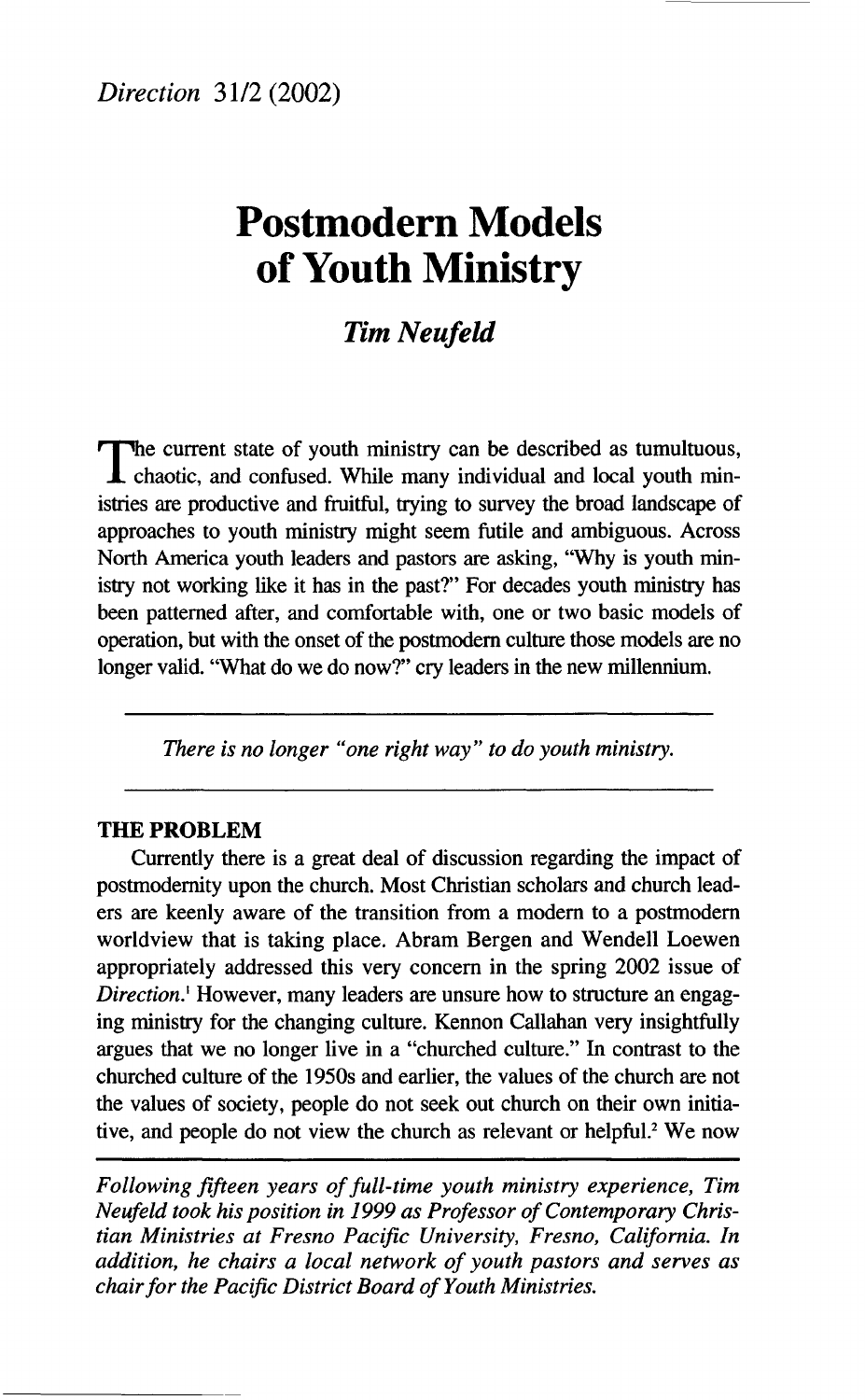live in an "unchurched culture" and must understand our neighborhoods and parishes as mission fields where new strategies are needed.

Definition of the new culture is not easy. We are in the midst of the revolution, thus we do not have the perspective of time and hindsight to aid us. One hundred years from now books will be written about postmodernity with much more clarity. Common characterizations of the culture are found in words like *secularism, pluralism, relativism, existentialism, individualism,* and *materialism.* Many authors are now forming their own categories for defining the trends. Tony Jones summarizes the postmodern credos: (1) Objectivity is out, subjectivity is in, (2) Question everything, (3) There is no Truth with a capital "T," (4) Tell stories, and (5) Never make lists!<sup>3</sup> Leonard Sweet, an expert in addressing the church's response to postmodernity, highlights the acronym EPIC: the new culture is Experiential, Participatory, Interactive, and Communal.<sup>4</sup> It is from the midst of this flux that the youth minister once again cries, "What do we do now?"

#### **A BRIEF HISTORY**

It must be understood that youth culture and youth ministry are relatively new sociological phenomena. Mark Senter meticulously details some one hundred and fifty years of youth ministry beginning with urbanization and the formation of the public school system in the late nineteenth century.<sup>5</sup> The category of "adolescence" was not popularized until G. Stanley Hall published a book by that name in 1905.<sup>6</sup> The primary goal of youth ministry was theological training, or, as it is more commonly known, Christian education. Through the 1960s virtually the only model of church youth ministry involved parents and adults operating as sponsors and/or teachers for their youth.<sup>7</sup> These ministries focused primarily on teaching and discipleship led by adults.

While parachurch campus ministries such as Youth for Christ (YFC), Young Life (YL), and Fellowship of Christian Athletes (FCA) were founded in the mid-twentieth century, their programs became powerful models for the churches of North America in the 1970s. Many congregations saw the success of these agencies, particularly in the areas of evangelism and fellowship, and began to pattern ministries after them. Thus, churches began to hire young charismatic leaders who were gifted in leading adolescents. Many YFC, YL, and FCA workers took full-time positions in churches, and youth ministry became a serious profession. Youth pastors used a variety of resources and activities in an attempt to attract young people to the church. In the 1990s the model of youth-pastor-as-activities-director began to stagnate and show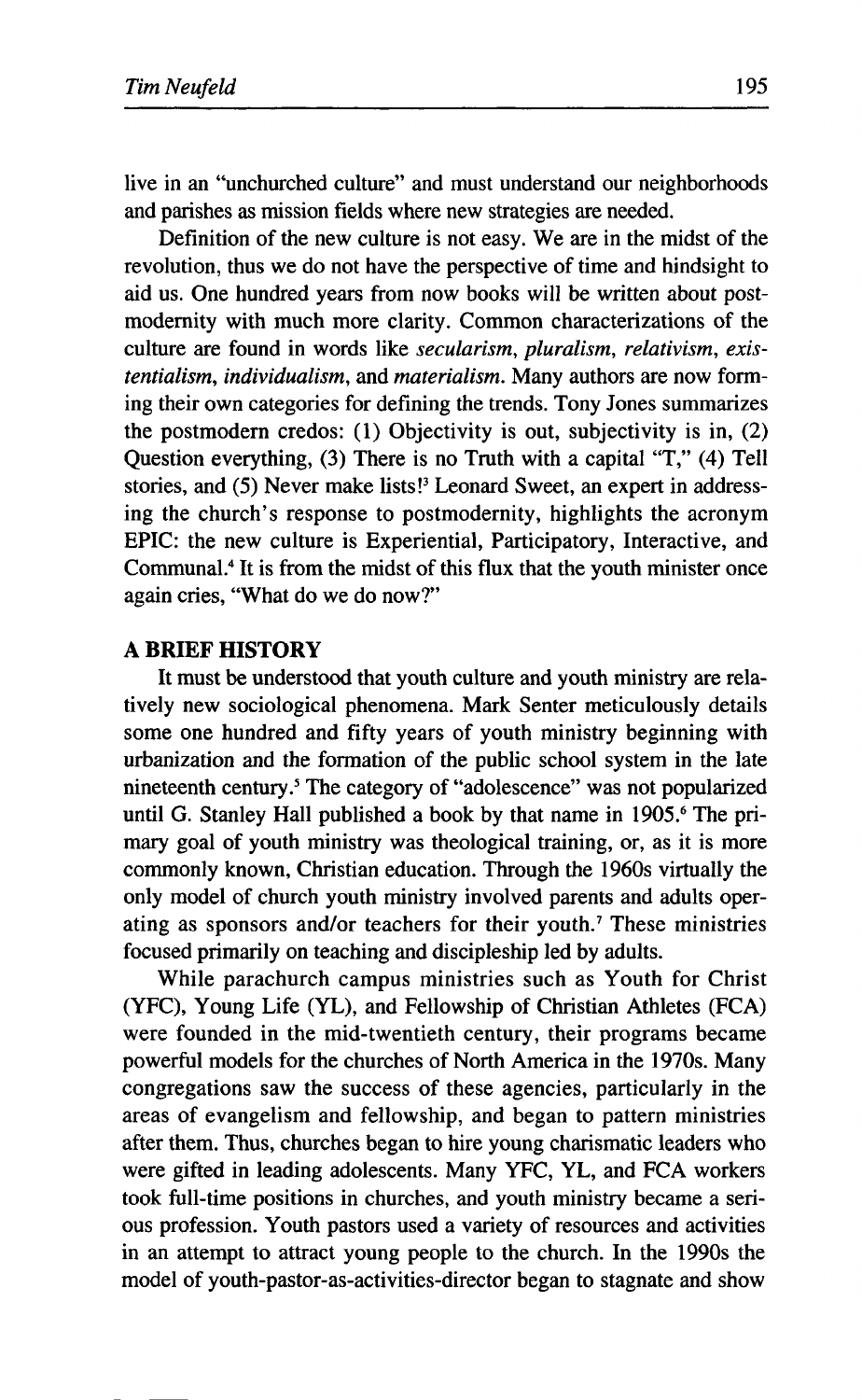serious weaknesses. By the end of that decade many in the youth ministry community were well aware that the "old ways" of doing ministry were no longer working. It was time for a new direction.

The amount and type of literature published in the field of youth ministry proves the point well. The standard texts of the 1980s were few but well known: *Youth Ministry* (Lawrence O. Richards), *High School Ministry* (Mike Yaconelli and Jim Burns), and *Organizing Your Youth Ministry* (Paul Borthwick). These books defined a very unified, professional approach to youth ministry. While they addressed developmental issues of the different ages, they dealt only minimally, if at all, with contextual issues of ministry.

In contrast, the last five years have seen an explosion of publications regarding the new shape of church youth work. Gone are the days of one-size-fits-all ministry. The new books ask questions and present multiple options for ministry with titles like, *The Coming Revolution in Youth Ministry, New Directions for Youth Ministry, Purpose Driven Youth Ministry, Student Ministry for the Twenty-First Century, Postmodern Youth Ministry,* and *Four Views of Youth Ministry.* Youth Specialties Books has even met the challenge by creating a new "academic" division, dedicated to a professional discussion of the ongoing changes in culture and ministry.<sup>8</sup> One thing is clear from reading these new texts: youth ministry will never again have a common methodological approach as it did in the previous century.

# **FOUR APPROACHES**

Mark Senter, perhaps the most articulate spokesperson for the profession of youth ministry, has recently edited and coauthored an extremely insightful book, *Four Views of Youth Ministry and the Church.* In this work he and three other youth ministry scholars examine four philosophies of ministry to postmodern adolescents. Senter is not as concerned with defining specific models as he is with discussing the different approaches: Inclusive Congregational, Preparatory, Missional, and Strategic.

Prior to his discussion of the approaches, he presents two questions: (1) What is the relationship between fellowship and missiology? and (2) Should youth ministry focus on engaging adolescents in present ministries of the church, or prepare them for future congregational involvement? These two questions become foundational issues for any formation of a specific model.

In a discussion of the tension between fellowship and missiology he states,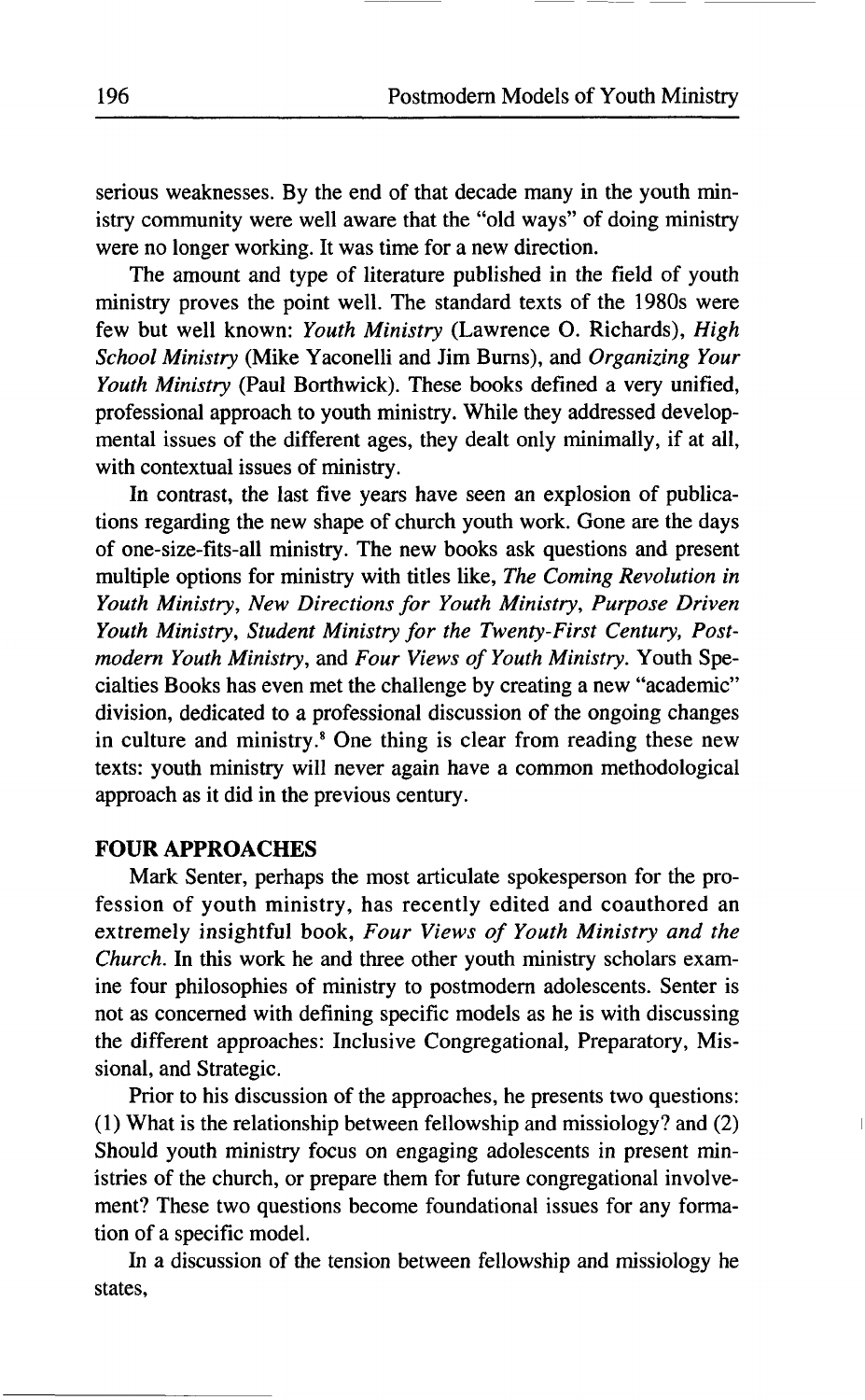The relationships of community to evangelism, of intergenerational to age-group-specific ministries, and of heterogeneous to homogeneous groupings of young people all create challenges in our understanding of youth ministry and the church.<sup>9</sup>

Here he uses missiologist George W. Peter's discussion of centripetal and centrifugal approaches to mission. *"Centripetal* efforts draw momentum towards a central point (in other words, the church), while *centrifugal* strategies spin energy toward the periphery (or the nonchurch)." We can clearly see the historical distinction between church and parachurch. The church has a "come" mentality focusing on the community (centripetal) and the parachurch has a "go" mentality focusing on the unchurched (centrifugal).

Regarding the second issue, when students will participate in the ministry and life of the church, Senter says there are two answers: either now or in the future. Some churches decide to activate their adolescents and engage them in the present life and ministry of the congregation. Others understand their mission as one of preparing students for healthy roles in the church of the future. "Simply put, the question boils down to whether young people are the church of the future or of the present."<sup>10</sup>

With that in mind, Senter presents the following figure.<sup>11</sup>



# church of the present

# **church of the future**

Out of this grid emerges the four approaches. Senter suggests that all youth ministries will experience tension between *fellowship now* and *fellowship later, mission now* and *mission later,* and will philosophically lean to one of the four quarters.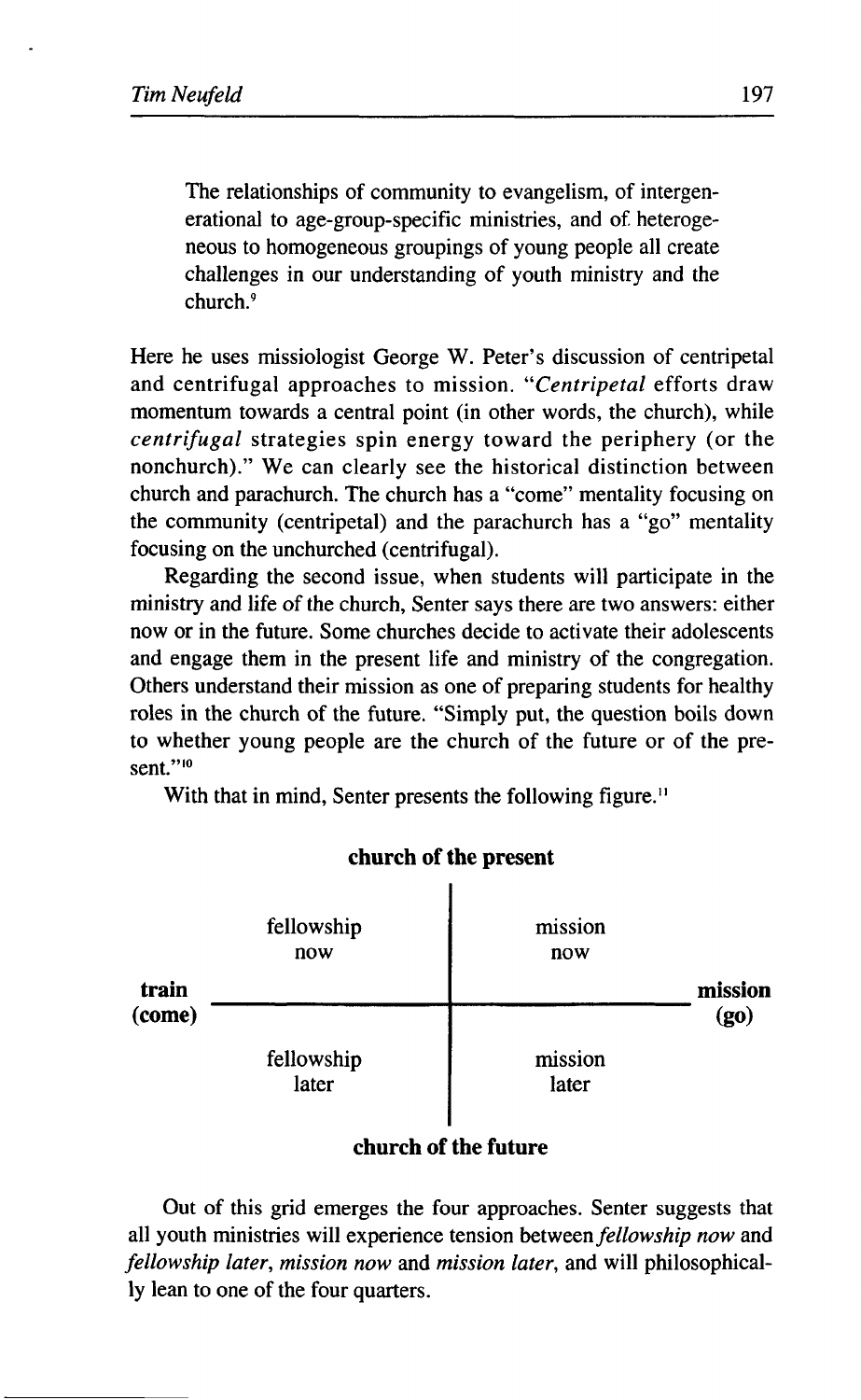# **SPECIFIC MODELS**

Amid the flux of contemporary youth culture and postmodern ministry there are far too many styles of ministry to review in one essay. The task at hand is to identify and correlate (though somewhat loosely) current major models of youth ministry within the four categories mentioned above.

## **Fellowship Now**

The "Inclusive Congregational" approach is a label given to ministries focusing on integrating adolescents into the current life, mission, and practices of the local church. Espousing this position in *Four Views,* Malan Nel believes that the biggest problem youth ministry faces today is its isolation from the larger church.

To my mind there is no argument that holds water for the preservation of the traditional dichotomy between youth ministry as a duty of the local church and youth ministry as an organized form of working with youths separate from catechesis, of Christian education. Young people are not just partly the congregation's responsibility, they are wholly so.<sup>12</sup>

Nel and others believe that youth ministry should not be viewed as a ministry set apart or segregated from the adults or children of the church. Proponents argue that adolescents should not be separated from the congregation, but that youth ministry should be the responsibility of the entire community of believers. "The Inclusive Congregational approach asserts that youth ministry is not a separate or additional mode of God's coming to the youths."<sup>13</sup> Youth ministry, then, becomes a comprehensive ministry of the entire congregation.

Many youth workers have been exploring and developing models of the *fellowship now* philosophy. In 1994, Mark DeVries authored *Family-Based Youth Ministry,* a pioneering work. DeVries correctly identified the isolationist mentality to which many youth ministries have succumbed. Churches often become the most age-segregated places an adolescent will visit. He bemoans the fact that,

over the last century, churches and parachurch youth ministries alike have increasingly (and often unwittingly) held to a single strategy that has become the most common characteristic of this model: the isolation of teenagers from the adult world and particularly from their own parents.<sup>14</sup>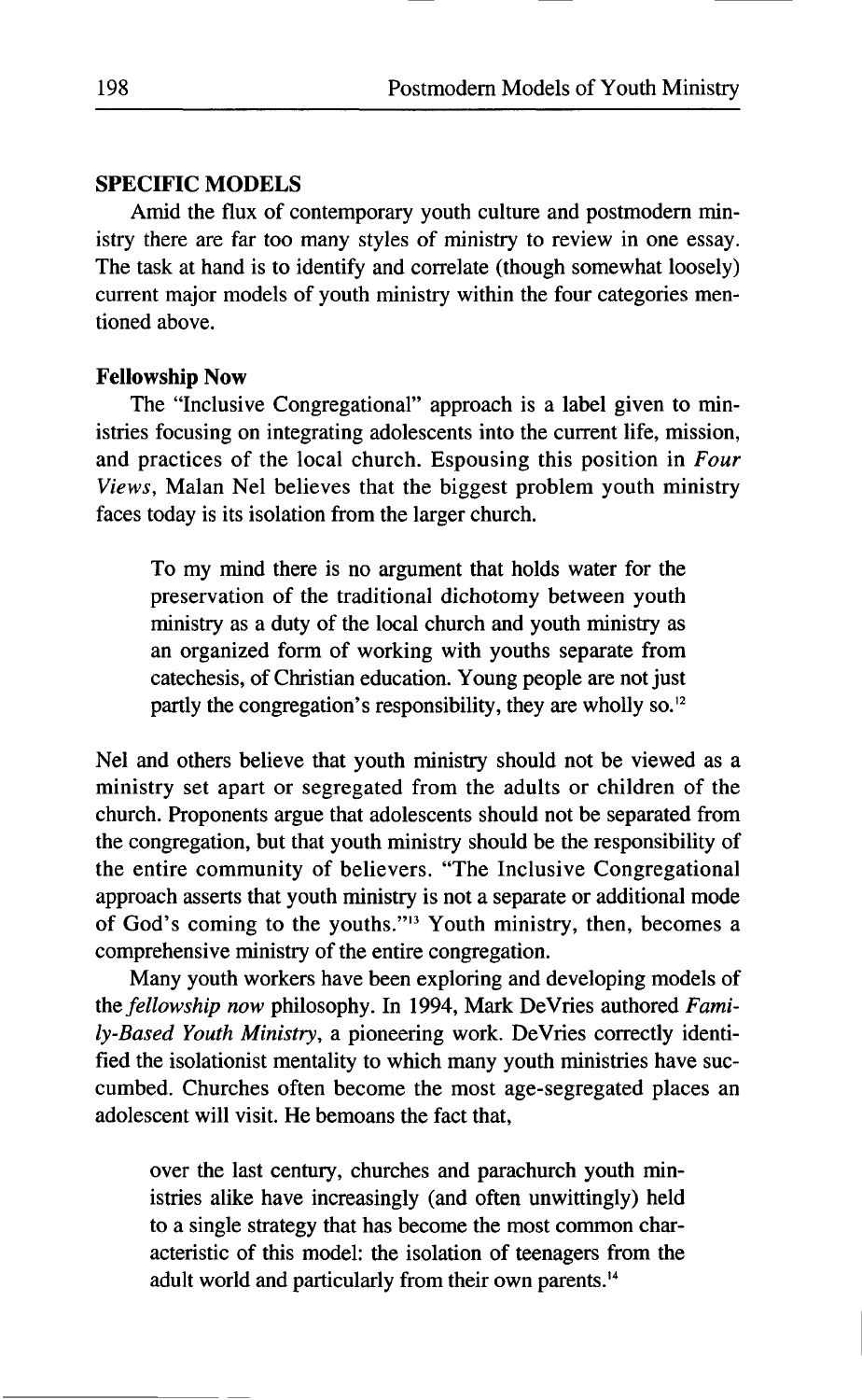Two Mennonite authors have made wonderful contributions to the community/family-based approach. Lavon Welty *(Blueprint for Congregational Youth Ministry)* and Carol Duerksen *(Building Together: Developing Your Blueprint for Congregational Youth Ministry)* have been articulating a congregational model of ministry.<sup>15</sup> Duerksen argues that "in a community of faith, people are not seen as objects to be acted upon, but rather as individuals who are actively involved."<sup>6</sup> DeVries, Welty, and Duerksen believe that students, families, and congregations can experience life and faith together through worship, Christian education, missions and service projects, social gatherings, retreats, recreation, and other community activities.

Another form related to the Family-Based model is the Mentoring model. This approach tries to partner adults with students in one-on-one relationships with the goal of bringing students to spiritual maturity. Youth should not be left alone to navigate the complexities of life. The mentoring approach is especially helpful when adolescents do not have strong nuclear families. Wayne Rice is just one of many supporters of this model. Rice states,

It's no longer acceptable to think of [youth ministry] as something that can be done by one person—a "hired gun"—or even a small group of people. The church is the family of God, and in any family it's the responsibility of the older generations to pass along their values, traditions, stories, and faith to children.<sup>17</sup>

#### **Fellowship Later**

The second approach discussed in *Four Views* is designated the "Preparatory" approach. Education, training, and discipleship are the primary goals of this approach. While typical youth activities are still used, the purpose of these activities is clear: the continued spiritual development of adolescents. Wesley Black presents and outlines this philosophy:

The Preparatory approach to youth ministry can be defined as a specialized ministry to adolescents that prepares them to participate in the life of existing churches as leaders, disciples, or evangelists. Students are viewed as disciples-intraining. . . . Developmental dynamics suggest that youth ministry be viewed as a laboratory in which disciples can grow in a culture guided by spiritual coaches.<sup>18</sup>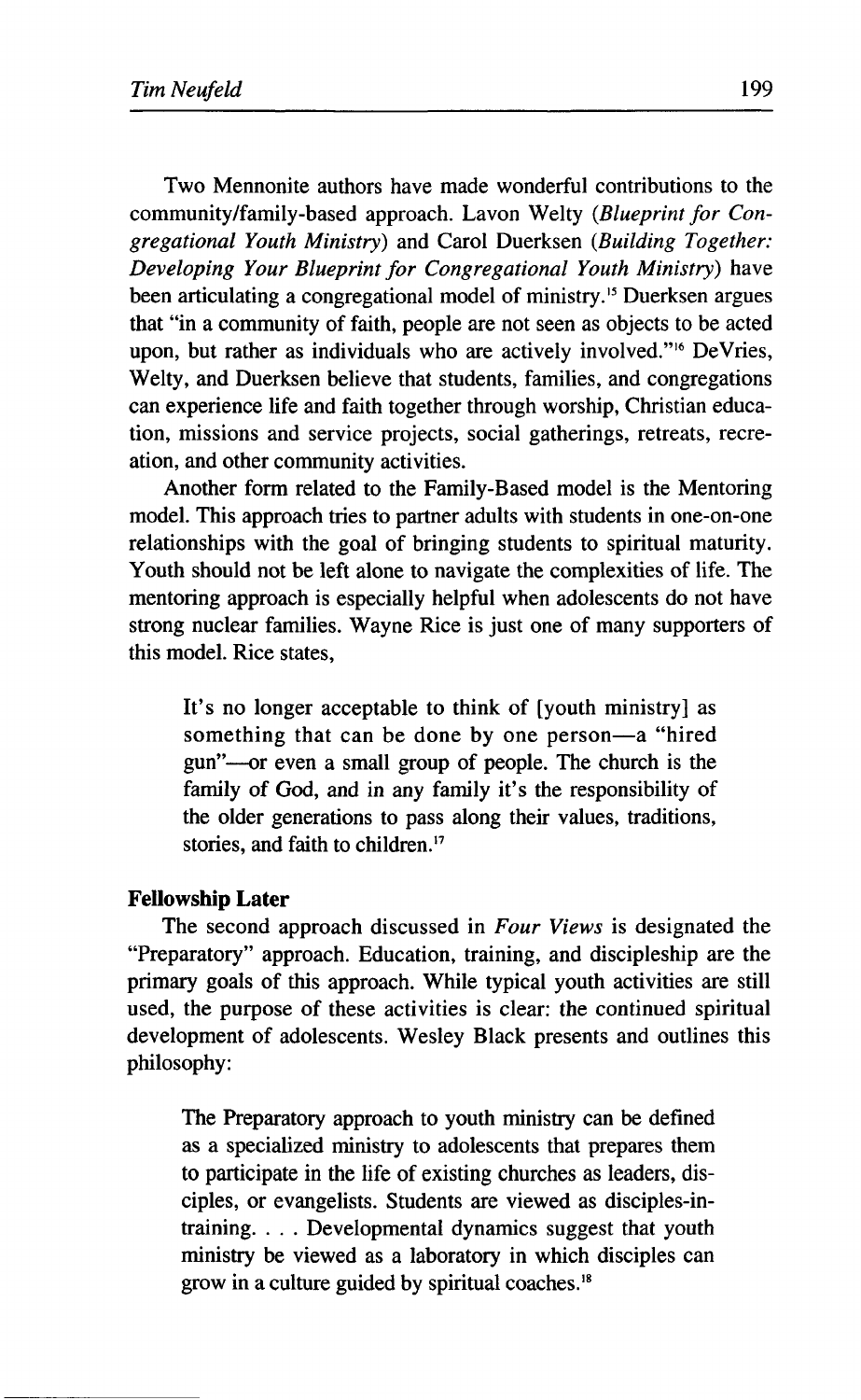The emphasis on education and preparation for future ministry is the most notable distinctive of this approach. While integration into the life of the church is an important goal, youth programs still retain their youth-oriented activities so that students will have a chance to learn and grow in a comfortable environment. Teaching and proclamation of the Word become top priorities. Pastors and volunteers must assume the role of teachers, or of mentors (in a less formal way than in the Mentoring model mentioned previously). The Preparatory approach is adult driven. "The most effective youth ministers today seek to partner with parents and teachers in all ministries of the church to guide youths to know God."<sup>19</sup> Any model arising from this approach would see adults as spiritually mature trainers and caregivers.

Several models can be associated with this *fellowship later* philosophy. The Christian School model is primarily concerned with the spiritual formation of adolescents, though it is not designed to be a church or local congregation. The purpose of this model is to

[build] young people into well-rounded Christian adults using the Christian high school as a social, academic, and spiritual laboratory, shaped by Christian teachers and administrators who share and foster a Christian worldview, so that as adults the graduates will live as Christians in a non-Christian world.<sup>20</sup>

The Christian school uses adults, including youth pastors, to teach, train, and disciple adolescents through classes, homework, social activities, chapels, retreats, special events, and youth groups.

The Discipleship model also relies heavily on training and equipping students, but in this case through Bible study and prayer.<sup>21</sup> This model uses adults as small group leaders. The "core group" is the locus of activity. While there are exceptions, the Urban or Safe Place model often aligns closely with the *fellowship later* philosophy. Many urban programs use adults and church facilities to create an alternate environment where adolescents can retreat and be discipled. In this "safe place," students can discover who they are in Christ and begin a journey toward spiritual maturity.<sup>22</sup>

## **Mission Now**

The "Missional" approach is the third philosophy presented in *Four Views.* The approach addresses the irrelevance of a Christian subculture and an entertainment-based youth ministry comprised of events and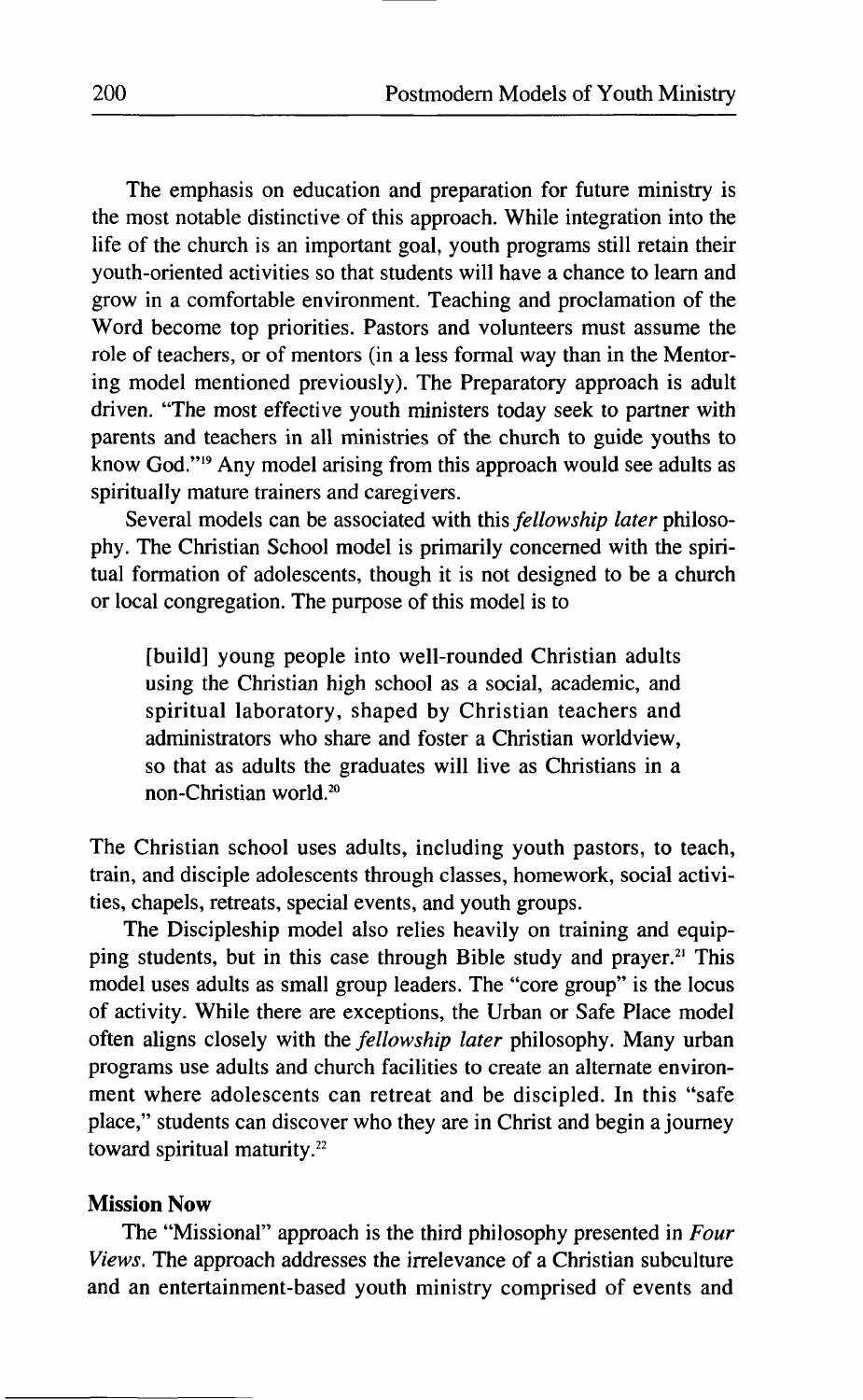programs. Supporters of this paradigm ask the church to recognize, understand, and use the culture rather than be fearful of it. Those who are "churched" are desperately disconnected from those who are "unchurched." Chap Clark addresses this approach and says, "the fact is that for large numbers of adolescents, youth ministries in churches represent a world that is foreign, irrelevant, and even occasionally offensive."<sup>23</sup> He continues,

The Missional approach views Christian adults as missionaries and adolescents as a people to be reached with the gospel of Jesus Christ. Principles that guide cross-cultural ministries around the world apply to youth ministry.<sup>24</sup>

This philosophy features prominently the mandate of the great commission to "go." The goal is to create a bridge between the secular culture and the church by intentionally accepting the lost and unconnected and helping them feel sociologically comfortable. The youth ministry must then become a place that is safe and culturally relevant for unchurched postmodern adolescents. The responsibility for evangelism and discipleship is shared by adults and students, because students are understood to be active participants and contributors in the church.

The High School Subpopulation model is clearly focused on reaching out and "going" to the unchurched of various adolescent subcultures. Here youth ministry happens when Christian adults, and to a lesser degree Christian students, connect with unreached clusters of teens.

In the high school subpopulation model, Christian adults with similar interests or backgrounds to youth within specific subpopulations of adolescent society discover a means by which to build relationships with that group of people and share both a love for the common interest and a love for Jesus Christ.<sup>25</sup>

Ministry happens when leaders reach out to groups of teen moms, skaters, basketball players, musicians, and so on. This model must be intentional and must work to identify needs within the adolescent community. Related closely to this method is the Campus Ministry model. Here students become passionate missionaries on their campuses, sharing their faith and bringing unchurched back into the youth group.<sup>26</sup>

Mention of the Meta model should also be made. In this model, "adult and student leaders equip and empower caring Christian cell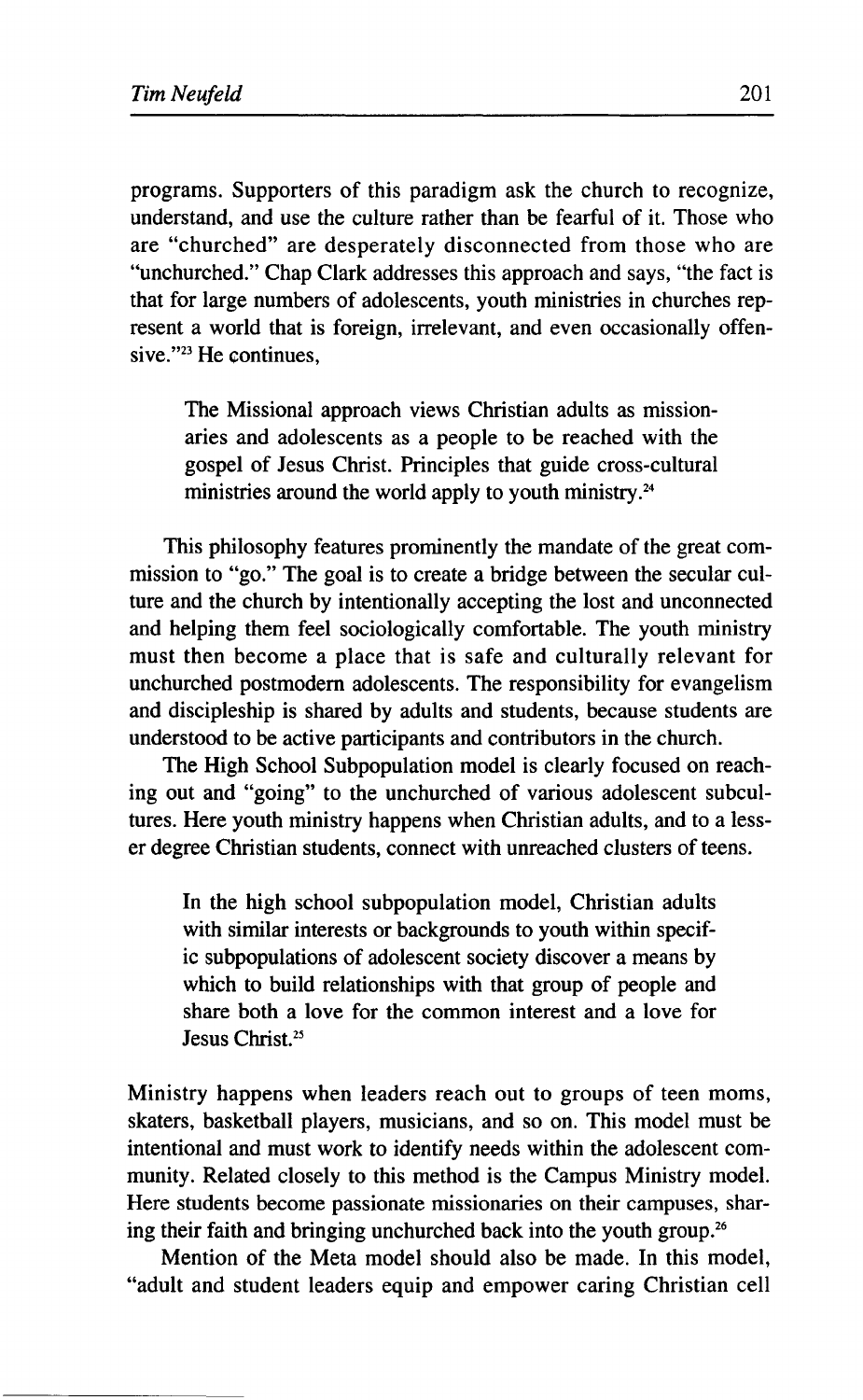groups to multiply in amoeba-like fashion."<sup>27</sup> This method of youth ministry relies on strategic cycles of cell group formation, growth, and the birth of a new cell group. These groups tend to be natural, comfortable, and safe environments for the unchurched adolescent. The Urban or Safe Place models mentioned under the previous approach might also find a place in this philosophy for similar reasons.

#### **Mission Later**

The final approach addressed in *Four Views* is named the "Strategic" approach. A curious and recent church planting strategy can be witnessed throughout North America, usually in large cities. Wellestablished existing churches are birthing new congregations based on successful youth ministry programs. Churches with ministries to skate kids have planted skate churches. Congregations with services designed for Gen Xers have birthed Gen X churches. Some of the new churches meet on the same campus as their parent church but at alternate times. Others relocate to entirely different facilities. Senter delineates the Strategic approach:

The church must view youth ministry not so much as a means of turning out models of Christian living in order to perpetuate existing church ministries, but as the best opportunity to launch a vital Christian witness for the next generation. The Strategic approach creates a community of leaders and youthful Christians that enables a youth ministry to establish a new church to maintain a theological continuity while expressing faith in a community relevant to both Christ and culture.<sup>28</sup>

The role of the youth pastor in this approach is to strategically prepare a group of willing people to birth a church (the future mission). The youth pastor would be the most likely leader of this new church. While the group would be intergenerational, it would consist primarily of adolescents and young adults at its inception. This approach grew out of frustration with the institutional church's inability to assimilate young postmoderns and to retain senior high and college graduates.

The Youth Church model is the best example of this philosophy. Cathi Basier and her husband, Ed, began a youth church because they had a passion for the lost and could not find a traditional church community that would accept the type of students they were ministering to. She believes that most Christian youth groups minister primarily to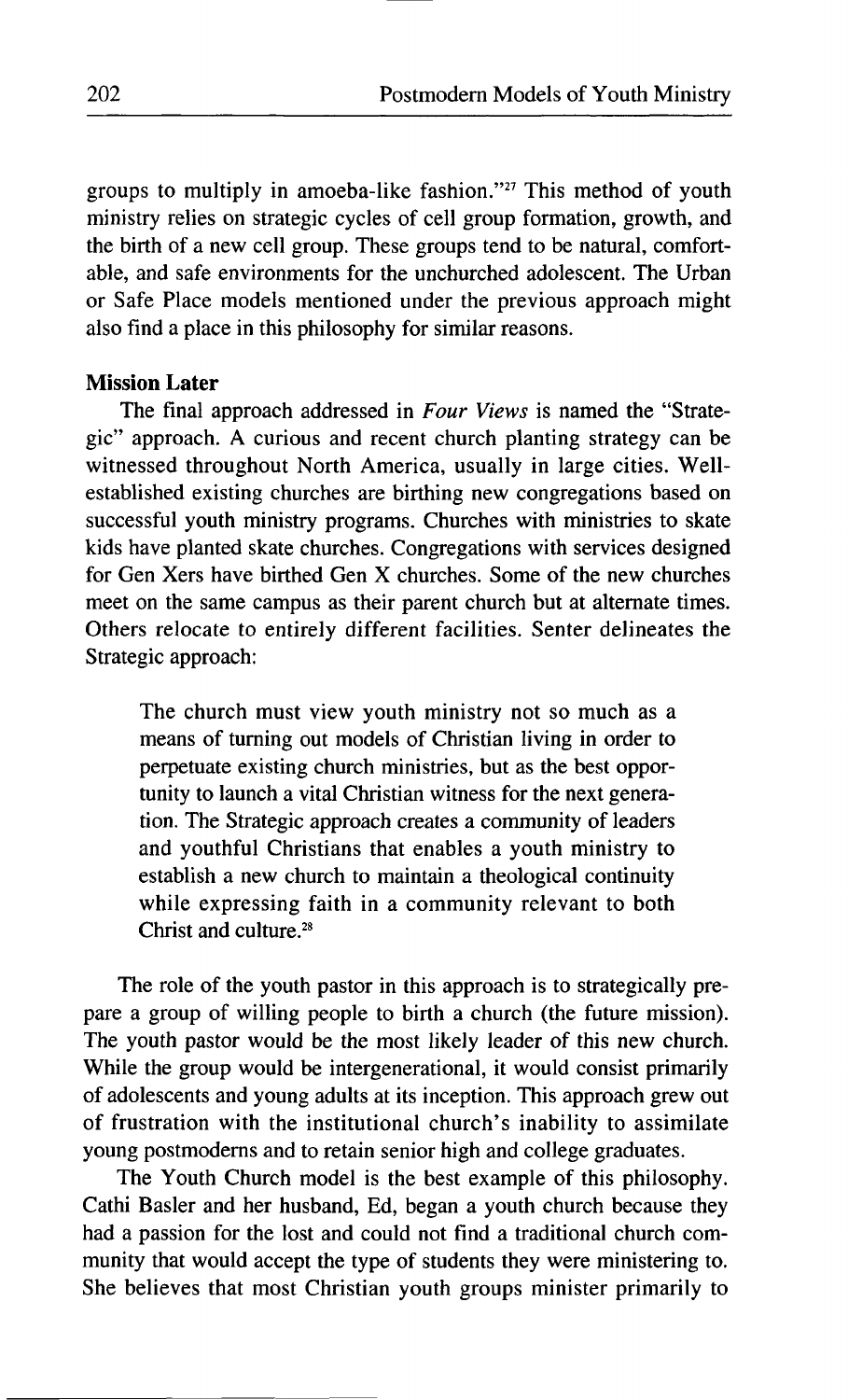Christian teens. "We found ourselves less concerned whether young people were smoking cigarettes outside and more concerned with how they were doing on the inside."<sup>29</sup> Out of this frustration came home meetings with unchurched teens, and then a full-fledged youth church congregation. Senter states, "In the youth church model, the youth minister and spiritually gifted and qualified adults prepare young people to be spiritual leaders by taking responsibility to establish a new church."<sup>30</sup>

In a lesser form, some churches do not specifically opt to plant a church, but will have a youth service meet at the same time as the adult service. In either form, youth churches typically have their own worship services (including their own preacher, offering, special music, etc.), missionaries, service projects, budgets, and leadership teams. The Youth Church model is gaining in popularity and will probably greatly impact the way churches are planted in the future.

# **CONCLUSION**

Again the youth pastor petitions, "What do we do now?" The options are virtually endless. That is certainly part of the postmodern dilemma. Just twenty years ago there were only one or two significant models of youth ministry. Now there are too many to adequately keep track of. Senter's four approaches to youth ministry do help in loosely categorizing some of the more common contemporary models.

While there are many differences between the models, a number of similarities arise within the four approaches. All are in agreement that the church faces a tremendous challenge in the postmodern world and must make some adjustments as it learns to live in an unchurched culture. Each position seems to champion the theme, "Change the method, not the message." There also appears to be a trend (at least in writing if not in practice) toward integration of age groups in the hope of forming multigenerational congregations. All of the models decentralize the role of the youth pastor and spread responsibility of the ministry out to adult volunteers and/or student leaders. Finally, the success of each approach indicates there is no longer "one right way" to do youth ministry. Context is critical and must be taken into consideration when deciding upon a specific model for ministry.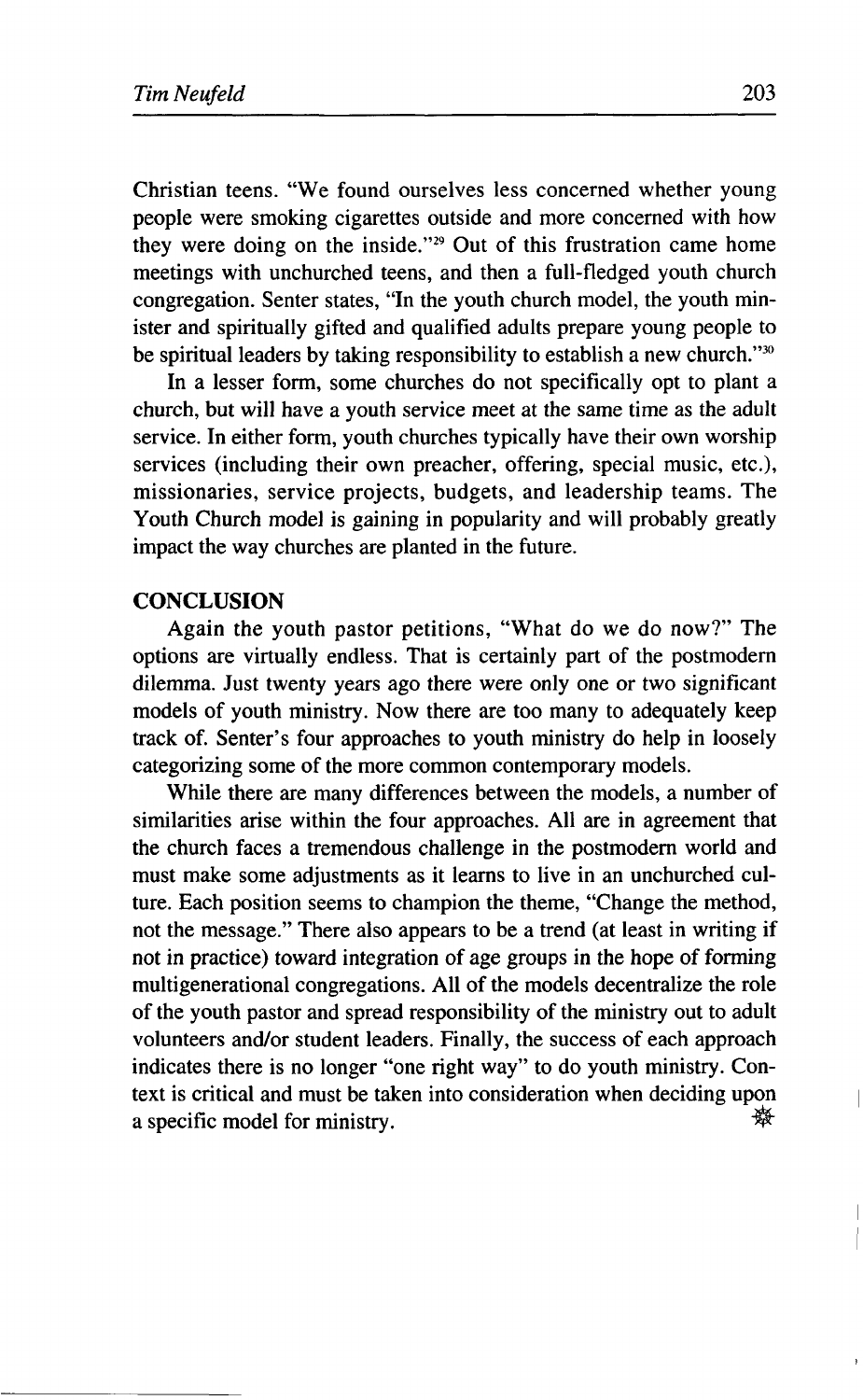## **NOTES**

- 1. Abram Bergen, "Youth Encountering God," *Direction* 31 (spring 2002): 18-25, and Wendell Loewen, "Thirsty for the Reign: A Kingdom Theology for Youth Ministry, Part One," *Direction* 31 (spring 2002): 35-45.
- 2. Kennon L. Callahan, *Effective Church Leadership: Building on the Twelve Keys* (New York: Harper & Row, 1990), 19-20.
- 3. Tony Jones, *Postmodern Youth Ministry: Exploring Cultural Shift, Creating Holistic Connections, Cultivating Authentic Community*  (Grand Rapids, MI: Zondervan, 2001), 26-27.
- 4. Leonard I. Sweet, *SoulTsunami* (Grand Rapids, MI: Zondervan, 1999), 215-22.
- 5. Mark H. Senter III, *The Coming Revolution in Youth Ministry*  (Wheaton, IL: Victor, 1992), 83-152.
- 6. Ibid., 93.
- 7. This model lasted well into the 1980s for many ethnic and/or rural congregations such as the Mennonite Brethren, and is still the model for some.
- 8. See the web site [www.YouthSpecialties.com/academic](http://www.YouthSpecialties.com/academic) for more information.
- 9. Mark H. Senter III, ed., *Four Views of Youth Ministry and the Church: Inclusive Congregational, Preparatory, Missional, Strategic* (Grand Rapids, MI: Zondervan, 2001), xiii.
- 10. Ibid., xiv.
- 11. Ibid., xv.
- 12. Malan Nel, "The Inclusive Congregational Approach to Youth Ministry," in *Four Views of Youth Ministry and the Church,* 4.
- 13. Ibid., 6.
- 14. Mark DeVries, *Family-Based Youth Ministry: Reaching the Been-There, Done-That Generation* (Downers Grove, IL: InterVarsity, 1994), 21.
- 15. See *Direction* 31:1 (spring 2002) for an interview with Duerksen (68-73) and a review of her recent book (109-10), *Building Together: Developing Your Blueprint for Congregational Youth Ministry*  (Scottdale, PA: Faith & Life, 2001). Duerksen's book is a revision and update of Lavon Welty's *Blueprint for Congregational Youth Ministry* (Newton, KS: Faith & Life, 1988).
- 16. Carol Duerksen, *Building Together,* 42.
- 17. Wayne Rice, "Intentional Connections: Using Mentoring in Youth Ministry," in *New Directions for Youth Ministry,* ed. Amy Simpson